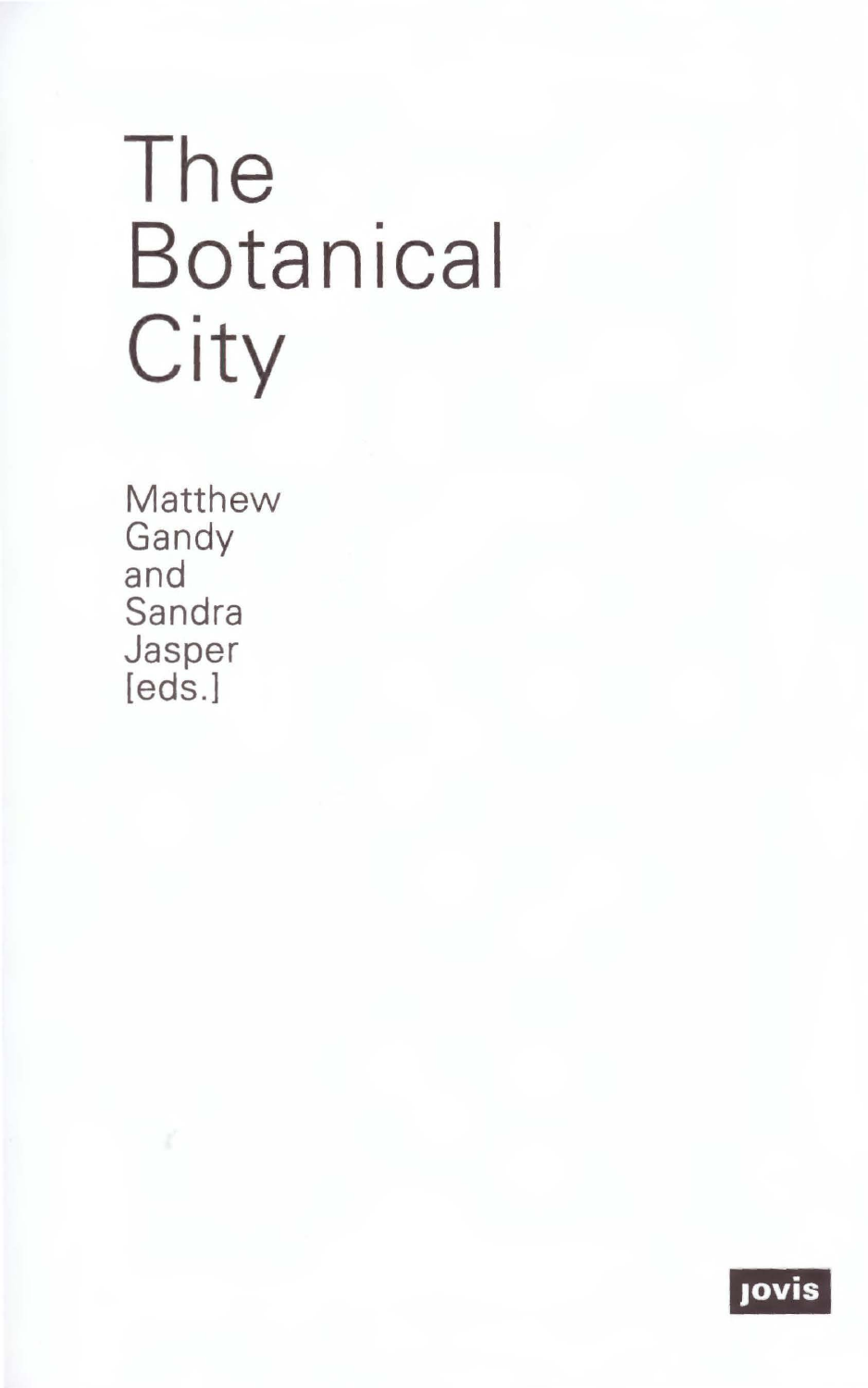# **Contents**

6 The city as a botanical field Matthew Gandy and Sandra Jasper

#### 16

# **Part 1 Histories and taxonomies**

18 Signs of life: interview with Herbert Sukopp

22 The metabolic city and the city of biotopes: Paul Duvigneaud and Herbert Sukopp Jens Lachmund

30 Urban granaries, planetary thresholds Nigel Clark

38 The flora of bombed areas (an allegorical key) Seth Denizen

46 Vegetation as testimony: botanical traces of the urban past Moritz von der Lippe

54 The curious disappearance of the Ennore Creek Bhavani Raman

## 62

*Phoenix canariensis* in Lisbon's new ecologies: a postphenomenological tracing of a palm tree in a disused gasworks Daniel Paiva

71 Urban plants and colonial durabilities Henrik Ernstson

82

*Ailanthus altissima,* or the botanical afterlives of European power Bettina Stoetzer

#### 91

Seeing, surveying, and sorting urban trees: the 1970s street tree project in Dresden Sonja Dümpelmann

> 100 Vertical ecologies: the balcony biotopes of Berlin Dorothee Brantz

> > 107

Drying greens, commons, and the possibilities of the botanical (in one quiet comer of London) Marcus Nyman

120 **Part 2 Botanizing the asphalt** 

> 122 The flight of seeds Mara Polgovsky Ezcurra

> 131 Dandelions at work: a street corner tale of ecosystem services Alexandra R. Toland

139 Plants in the urban night Bergit Arends

146 Toxic tour: Houston's environmental apartheid and institutional liberation T. J. Demos

> 161 Queering the transect Matthew Gandy